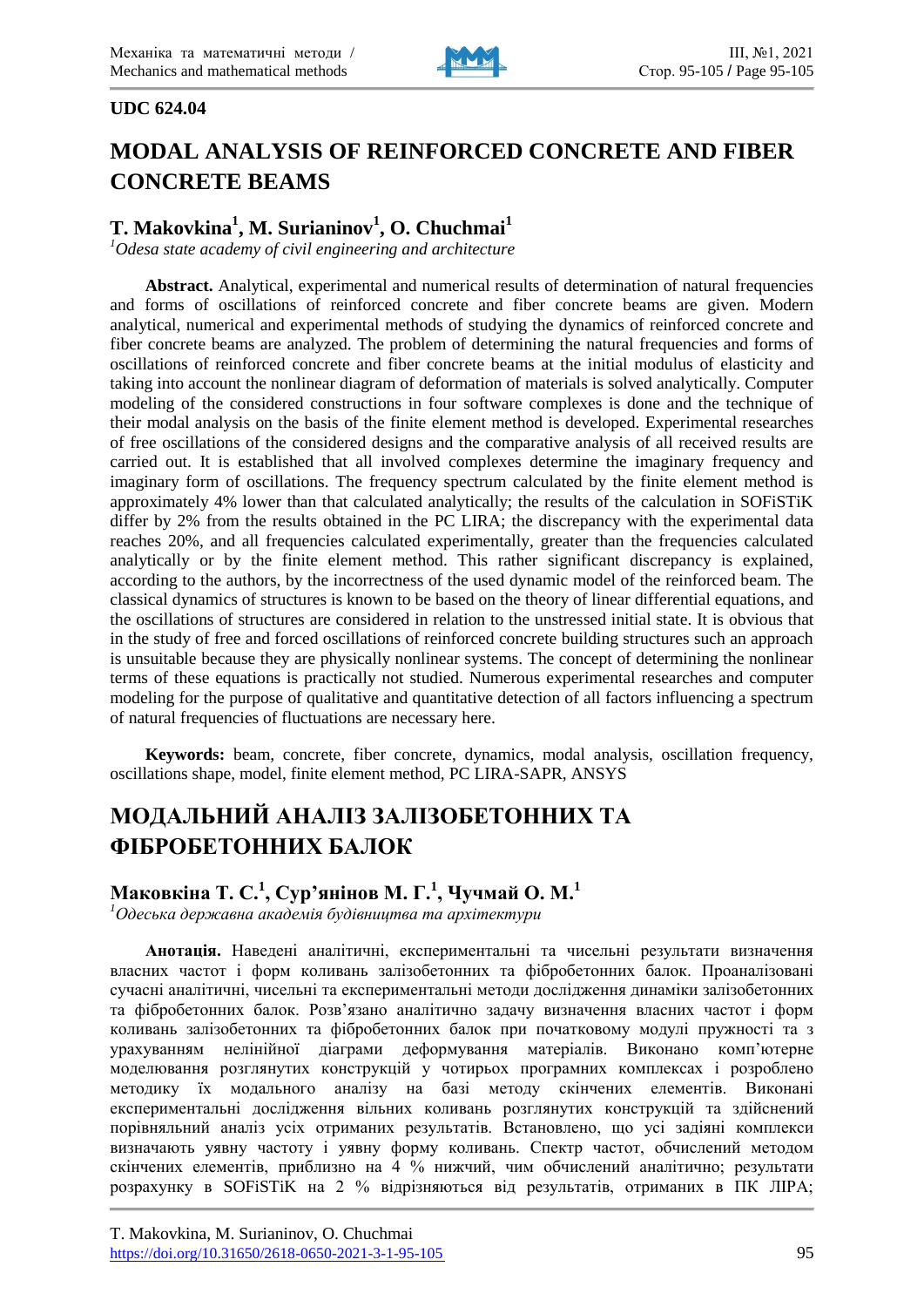

розбіжність з експериментальними даними досягає 20 %, причому, усі частоти, обчислені експериментально, більші частот, обчислених аналітично або методом скінчених елементів. Така досить значна розбіжність пояснюється, на думку авторів, некоректністю використовуваної динамічної моделі армованої балки. Класична динаміка споруд, як відомо, ґрунтується на теорії лінійних диференціальних рівнянь, а коливання конструкцій розглядаються щодо ненапряженого вихідного стану. Очевидно, що при дослідженні вільних і вимушених коливань залізобетонних будівельних конструкцій такий підхід непридатний, оскільки вони є фізично нелінійними системами. Концепція визначення нелінійних членів цих рівнянь практично не вивчена. Тут необхідні численні експериментальні дослідження та комп'ютерне моделювання з метою якісного і кількісного виявлення всіх факторів, що впливають на спектр власних частот коливань.

**Ключові слова:** балка, бетон, фібробетон, динаміка, модальний аналіз частота коливань, форма коливань, модель, метод скінчених елементів, ПК ЛІРА-САПР, ANSYS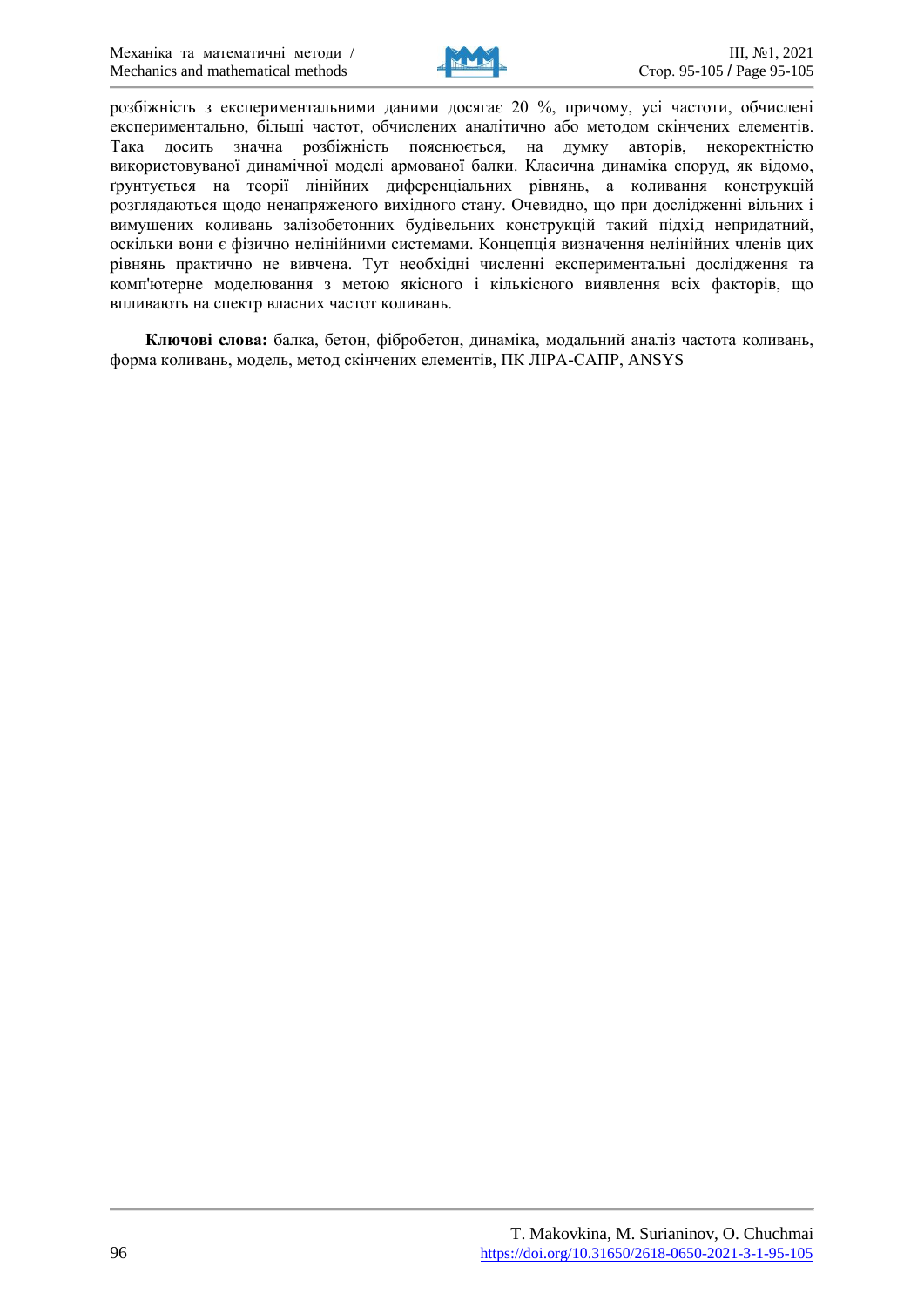

## **1 INTRODUCTION**

A large number of both theoretical and experimental works of domestic and foreign scientists are devoted to the study of the behavior of reinforced concrete structures under the static action of external loads. Problems of dynamics of beams, however, as well as other reinforced concrete structures, are covered much worse.

This state is obviously explained by the fact that the dynamic calculations of reinforced concrete structures are associated with the solution of a range of issues: determining the parameters of dynamic loads; limit states and methods of their rationing; accounting for changes in strength characteristics and deformable characteristics of concrete and reinforcement; determination of forces in constructions, etc.

A significant contribution to the nature of changes in the dynamic parameters of reinforced concrete structures is the nature of reinforcement. This fact is well known, but has not yet been thoroughly studied either quantitatively or qualitatively.

Some authors argue, for example, that the real contribution of reinforcing concrete beams is several times higher than the contribution obtained by calculations according to existing theoretical methods. And the influence of dispersed reinforcement, in particular, steel fiber, on the dynamic parameters has been studied even less. Incidentally, to increase the fracture toughness, many researchers suggest using steel fiber. Steel fiber concrete is effective in construction in earthquake-prone areas due to increased resistance to dynamic loads [1-2]. Despite the growing interest in reinforced concrete and the corresponding increase in publications, the available data are contradictory, have some incompleteness, which allows us to give only a general assessment of the results presented in them.

When solving almost any problem of dynamics there is a need to determine the natural frequencies and forms of oscillations (or, as they say, modal analysis of the system), which is natural, because these parameters determine the behavior of the system and other types of dynamic influences. With regard to structures made of materials with a linear nature of deformation, many practically important problems have been solved. But the dynamics of structures made of reinforced concrete and fiber concrete - materials with a nonlinear deformation pattern - is obviously not sufficiently studied. Therefore, research in this direction is actual.

## **2 REFERENCE ANALYSIS AND PROBLEM FORMULATION**

The number of publications on this topic should be considered quite limited. Papers [3, 4] present the results of experimental studies of reinforced concrete beams on supports with different stiffness under transverse static and short-term dynamic loading. The resistance of structures on inclined sections at different span of the cut is considered.

In [5] the solution of the problem of strength of reinforced concrete beams under the action of transverse and longitudinal dynamic loads is given. Theoretical studies of the stressstrain state in the cross section of a rectilinear beam structure loaded transversely evenly distributed by dynamic loading and longitudinal compressive forces are performed. Dynamic loads change over time according to given laws. At loading the advance entry of one loading in relation to another is possible. The structure performs oscillations (longitudinal and transverse), which may be accompanied by multiple changes in the sign of deformation.

In [6] a comparison of these experiments to determine the frequencies of natural oscillations of reinforced concrete beams with cracks according to the method developed on the numerical-analytical version of BEM using diagrams of deformation of sections constructed using SNiP 2.03.01-84 [7].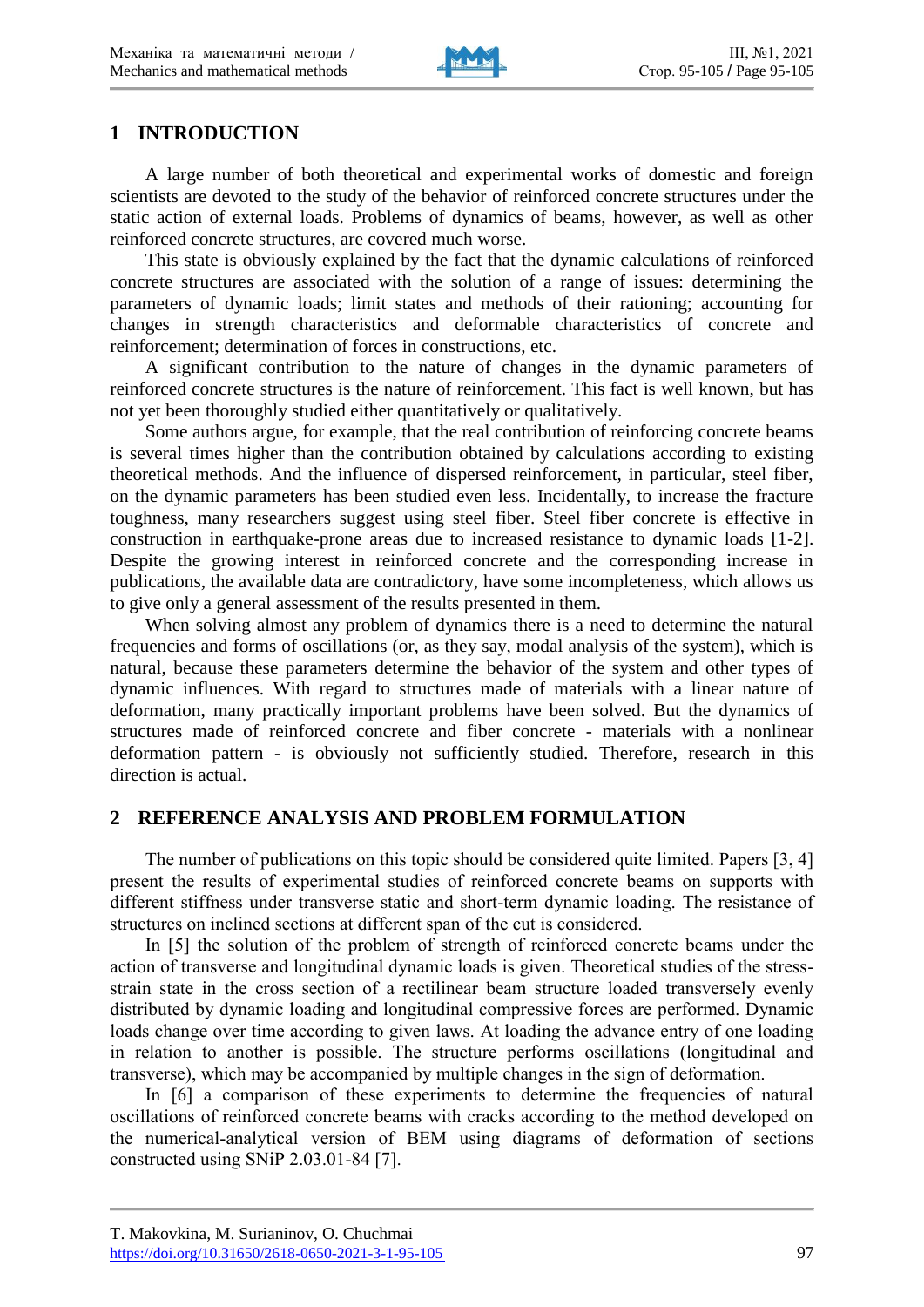

The destruction of reinforced concrete columns and beams under impulse loading is numerically and experimentally studied in [8]. The behavior of concrete is described taking into account the different mechanical and strength characteristics of the material in tension and compression. The behavior of steel reinforcement is modeled by an elastic-plastic medium. Numerical simulation is performed by the finite element method in a threedimensional formulation.

In [9] experimental researches of the reinforced concrete elements having zone reinforcement from steel fiber in a compressed zone of section and strong reinforcement in the stretched zone, at short-term dynamic bending are carried out. New experimental data characterizing the process of resistance of steel-reinforced concrete elements with mixed reinforcement are obtained, the peculiarities of deformation, crack formation and destruction of such structures under intensive dynamic loading are revealed. Prerequisites and method of calculation of bending steel-reinforced concrete structures with mixed reinforcement at shortterm dynamic loading are formulated.s

The ratio of elastic moments, deflections and frequencies of natural oscillations of a reinforced concrete clamped beam were considered by Zharnytsky V. I. and Ivanov S. S. [10]. Reinforced concrete beam clamped at one end and hinged at the other; the ratio of elastic moments, deflections and frequencies of natural oscillations are also given in the work of Ivanov S. S. [11].

## **3 PURPOSE AND OBJECTIVES OF THE RESEARCH**

The purpose of this work is analytical, experimental and numerical determination of natural frequencies and forms of oscillations of reinforced concrete and fiber concrete beams.

To achieve this goal it was necessary to solve the following tasks:

1. Analyze modern analytical, numerical and experimental methods for studying the dynamics of reinforced concrete and fiber concrete beams.

2. Solve analytically the problem of determining the natural frequencies and forms of oscillations of reinforced concrete and fiber concrete beams.

3. Perform computer modeling of the considered structures and develop a method of their modal analysis based on the finite element method.

4. Perform experimental studies of free oscillations of the considered structures and comparative analysis of all obtained results.

## **4 RESEARCH RESULTSS**

*Experimental and analytical determination of natural frequencies and oscillation forms of reinforced concrete and fiber concrete beams.*

A series of reinforced concrete and reinforced concrete beams with the same reinforcement by rod reinforcement was made in the laboratory of the Department of Structural Mechanics of Odesa state academy of civil engineering and architecture (Fig. 1).



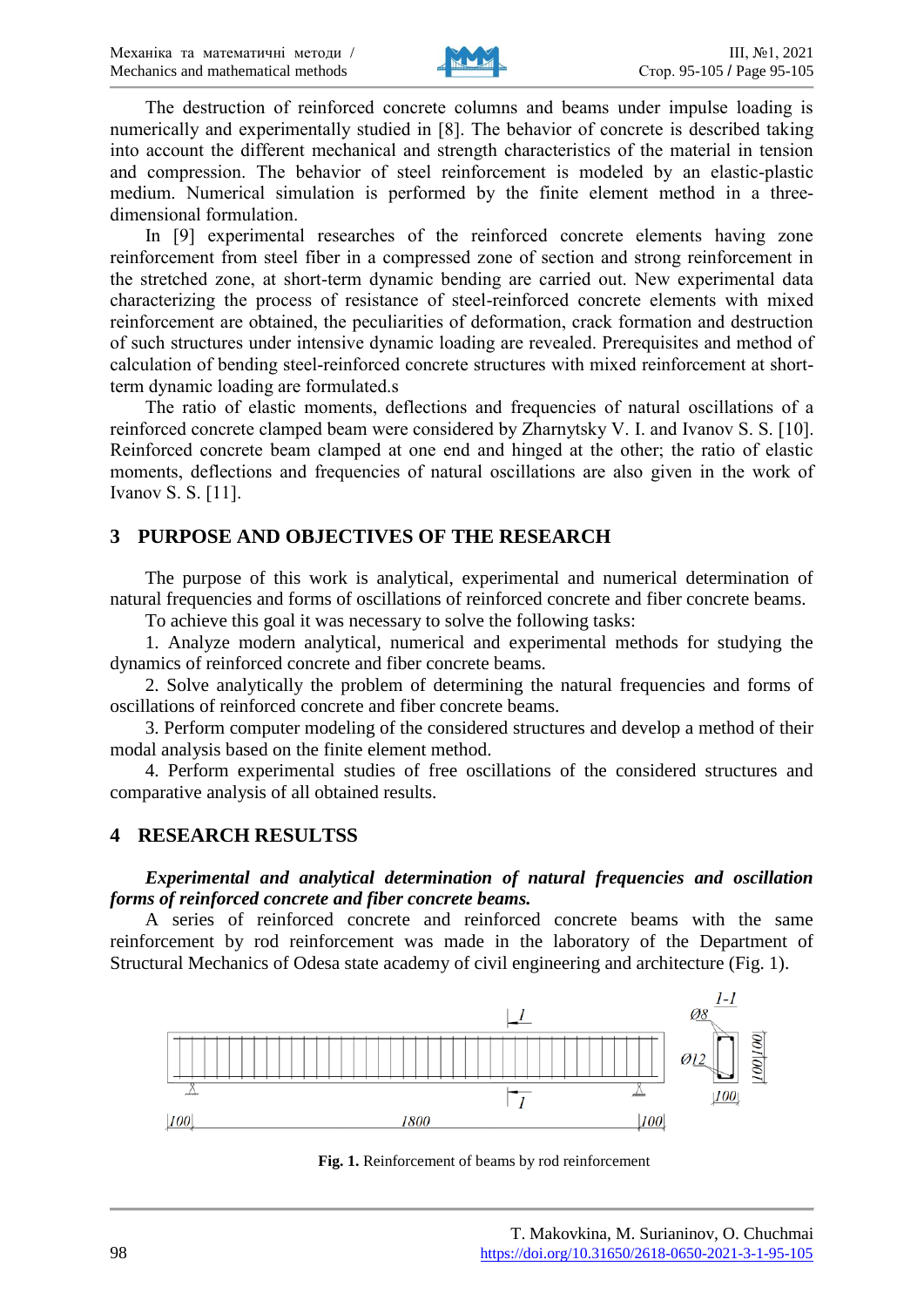

Previously completed studies, during which the optimum characteristics of fibrous concrete mixture were determined and tests were performed to determine the mechanical properties of concrete and fiber concrete.

To do this, the cubic strength of concrete and reinforced concrete was determined on samples of  $100x100x100$  mm. The percentage of dispersed reinforcement varied and was 0,5 %, 1,0 % and 1,5 %, also fraction of coarse aggregate (crushed stone) was ≤ 10 mm in one testing series and  $\leq 20$  mm – in second. At the same time, the cubic strength of ordinary concrete at the same size of large aggregate was determined. A total of 8 series of tests were performed on 9 samples each.

The experiments used steel fiber (Fig. 2) with curved ends, which is produced by the Ukrainian association "Stalkanat-Silur" in accordance with the European standard EN 14889- 1: 2006 [12].



**Fig. 2.** Steel fiber with curved ends

Processing of the results of this test stage showed that the optimal characteristics of the fiber concrete mixture is a matrix with a large aggregate of 10 mm (the cubic strength was significantly higher than the size of crushed stone 10 mm in all series of experiments) at 1.0% fiber reinforcement, because the higher the percentage of fiber reinforcement, the increase in cubic strength was insignificant. This composition of the mixture was adopted for the manufacture of beams.

Plot of  $\sigma - \varepsilon$  is shown in Fig. 3.

In the first section, the diagram is linear, so the tangent of the angle of inclination to the horizontal axis is the initial modulus of elasticity.



**Fig. 3.** Plot  $\sigma-\varepsilon$ 

Analytical values of frequencies are calculated by known formulas of classical dynamics [13, 14].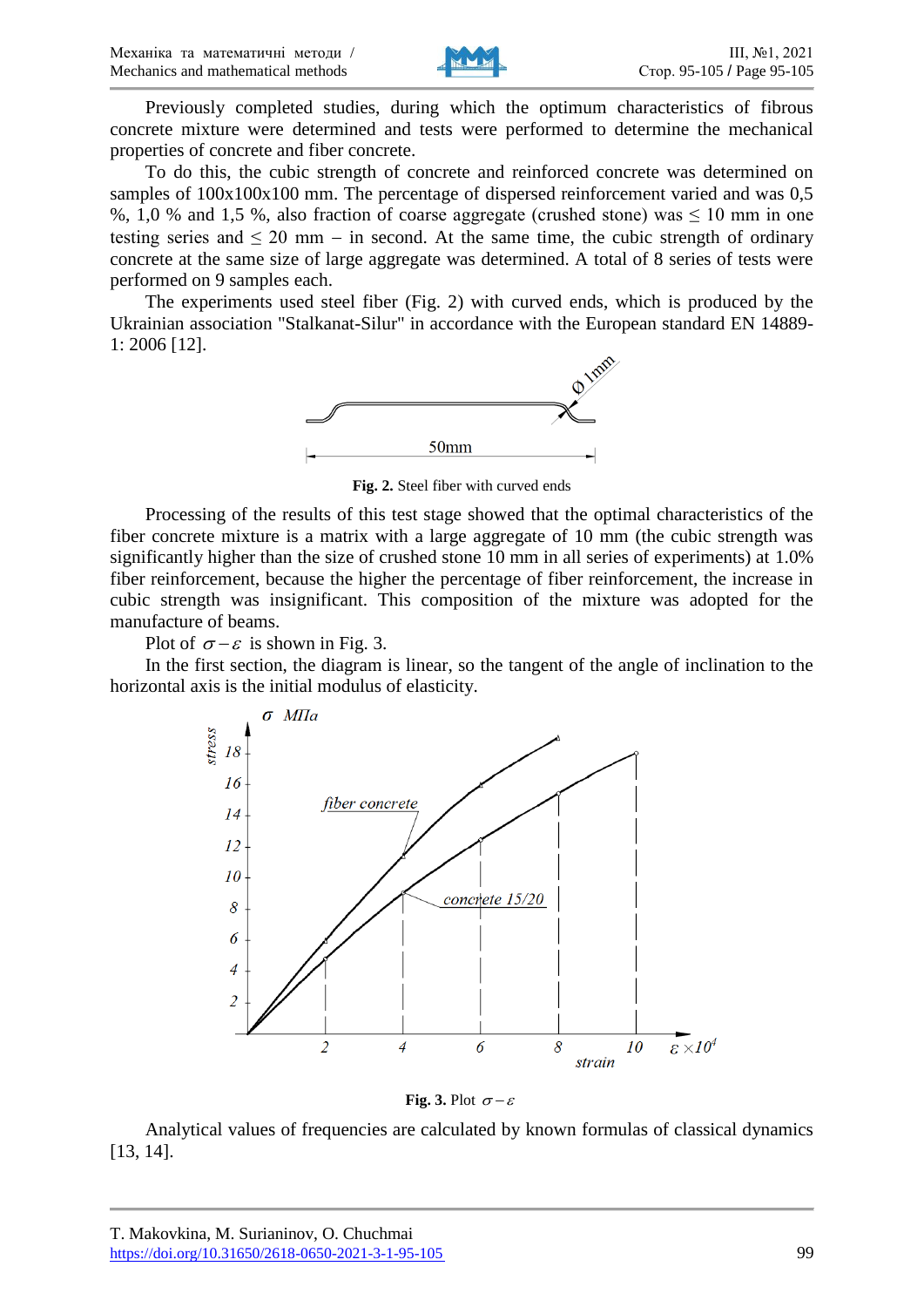

To conduct experimental research, a test bench  $MODAL-2$ , was developed, the general scheme of which and the principle of operation are described in detail in our previous works [15, 16].

Table 1 shows experimental and analytical data on the first three frequencies for concrete and reinforced concrete beams. The natural frequencies determined experimentally are significantly higher than the theoretical ones.

#### **Table 1**

| Material                 | Frequency, $s^{-1}$             | Experiment | Calculation | Discrepancy, % |  |
|--------------------------|---------------------------------|------------|-------------|----------------|--|
|                          | $\omega_{1}$                    | 979,23     | 826,74      | 15,6           |  |
| Concrete                 | $\omega_{2}$                    | 4032,80    | 3306,98     | 18,0           |  |
|                          | $\omega_{3}$                    | 9420,23    | 7440,70     | 21,0           |  |
|                          | $\omega_{1}$                    | 1071,96    | 898,76      | 16,1           |  |
| Fiber concrete,<br>1,0 % | $\omega_{2}$                    | 4419,03    | 3595,05     | 18,6           |  |
|                          | $\omega_{\scriptscriptstyle 2}$ | 10214,62   | 8088,87     | 20,8           |  |

#### Experimental and analytical results.

### *Computer modeling and finite element modal analysis*

Four computer complexes - LIRA-CAD [17], SCAD [18], ANSYS [19] and SOFiSTiK [20] were used for computer modeling of reinforced concrete and fibroconcrete beams and further determination of natural frequencies and forms of oscillations.

Based on them, computer models of concrete and fiber concrete beams with the same reinforcement with rod reinforcement were built.

Fig. 4 shows the forms of natural oscillations obtained in ANSYS.



Fifth form

**Fig. 4.** Forms of natural oscillations obtained in ANSYS

Similar forms of natural oscillations are obtained in three other software packages.

The values of natural frequencies of concrete and fiber-reinforced concrete beams, calculated in four software packages, are given in tables 2, 3.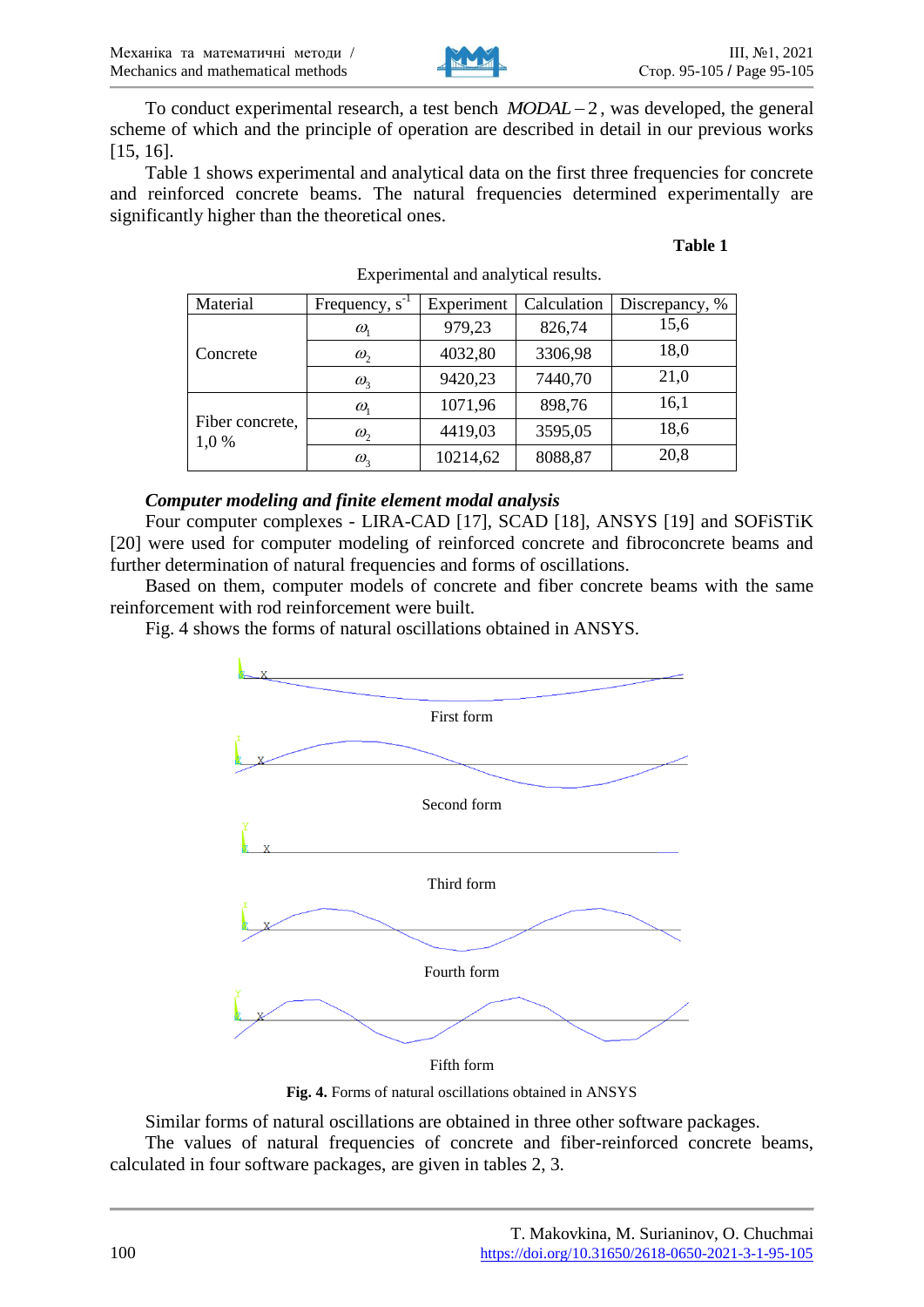

#### **Table 2**

Comparison of the results of calculation of natural frequencies of reinforced concrete beam.

| Frequency             | <b>LIRA-SAPR</b> | <b>SCAD</b> | <b>ANSYS</b> | <b>SOFiSTIK</b> |
|-----------------------|------------------|-------------|--------------|-----------------|
|                       | 820,82           | 820,82      | 820,08       | 789,25          |
| $\mathcal{D}_{\cdot}$ | 3265,57          | 3259,13     | 3250,14      | 3139,65         |
| 3                     | 3860,0           | 3812,40     | 3831,0       | 3711,85         |
|                       | 7279,58          | 7188,43     | 7209,18      | 7159,29         |
| 5.                    | 12749,66         | 11364,11    | 12659,30     | 12259,82        |

### **Table 3**

Comparison of the results of calculation of natural frequencies of the fiber concrete beam.

| Frequency                   | <b>LIRA-SAPR</b> | <b>SCAD</b> | <b>ANSYS</b> | <b>SOFiSTIK</b> |
|-----------------------------|------------------|-------------|--------------|-----------------|
|                             | 867,08           | 867,00      | 866,28       | 833,73          |
| $\mathcal{D}_{\mathcal{A}}$ | 3470,50          | 3461,22     | 3455,48      | 3337,06         |
| 3                           | 4080,60          | 4021,67     | 4051,64      | 3923,43         |
|                             | 7808,29          | 77724,56    | 7727,86      | 7507,05         |
|                             | 13477,53         | 12096,22    | 13386,41     | 12959,54        |

The above results of calculations were obtained at the initial modulus of elasticity, i.e. correspond to the state of the beams without external load.

Unlike structures made of linearly deformed material, where the modulus of elasticity is assumed to be constant throughout the life cycle of the structure, in reinforced concrete and fiber concrete structures the modulus of elasticity is a variable and decreases with increasing load.

In the first case, when  $E = const$ , in classical dynamics, the natural frequency spectrum is considered constant. This spectrum, its own forms of oscillations and attenuation rates are individual characteristics of any system, and do not depend on external influences. All three of these dynamic factors are of paramount importance because they determine the behavior of the system under any other types of oscillations - forced, seismic, parametric.

In the second case, all three parameters are variable, and directly depend on the loads applied to the system. This means that all dynamic calculations of reinforced concrete and fiber concrete structures must be "tied" to a nonlinear deformation diagram.

At the next stage, the first three natural frequencies of oscillations of reinforced concrete and fiber-reinforced concrete beams are analytically calculated taking into account the nonlinear deformation diagram. To do this, the beams were gradually loaded with evenly distributed on the upper surface of the loads to the level of maximum stresses that correspond to the characteristic points of the diagram - deformations  $\varepsilon_1 = 2 \cdot 10^{-4}$ ,  $\varepsilon_2 = 4 \cdot 10^{-4}$ ,

 $\varepsilon_3 = 6 \cdot 10^{-4}$ ,  $\varepsilon_4 = 8 \cdot 10^{-4}$ ,  $\varepsilon_5 = 10 \cdot 10^{-4}$ . Thick metal plates were used as cargoes.

Computer modeling and numerical calculations taking into account the nonlinear diagram of material deformation are performed in two programs.

Their results are given in Table 4 (concrete) and Table 5 (fiber concrete).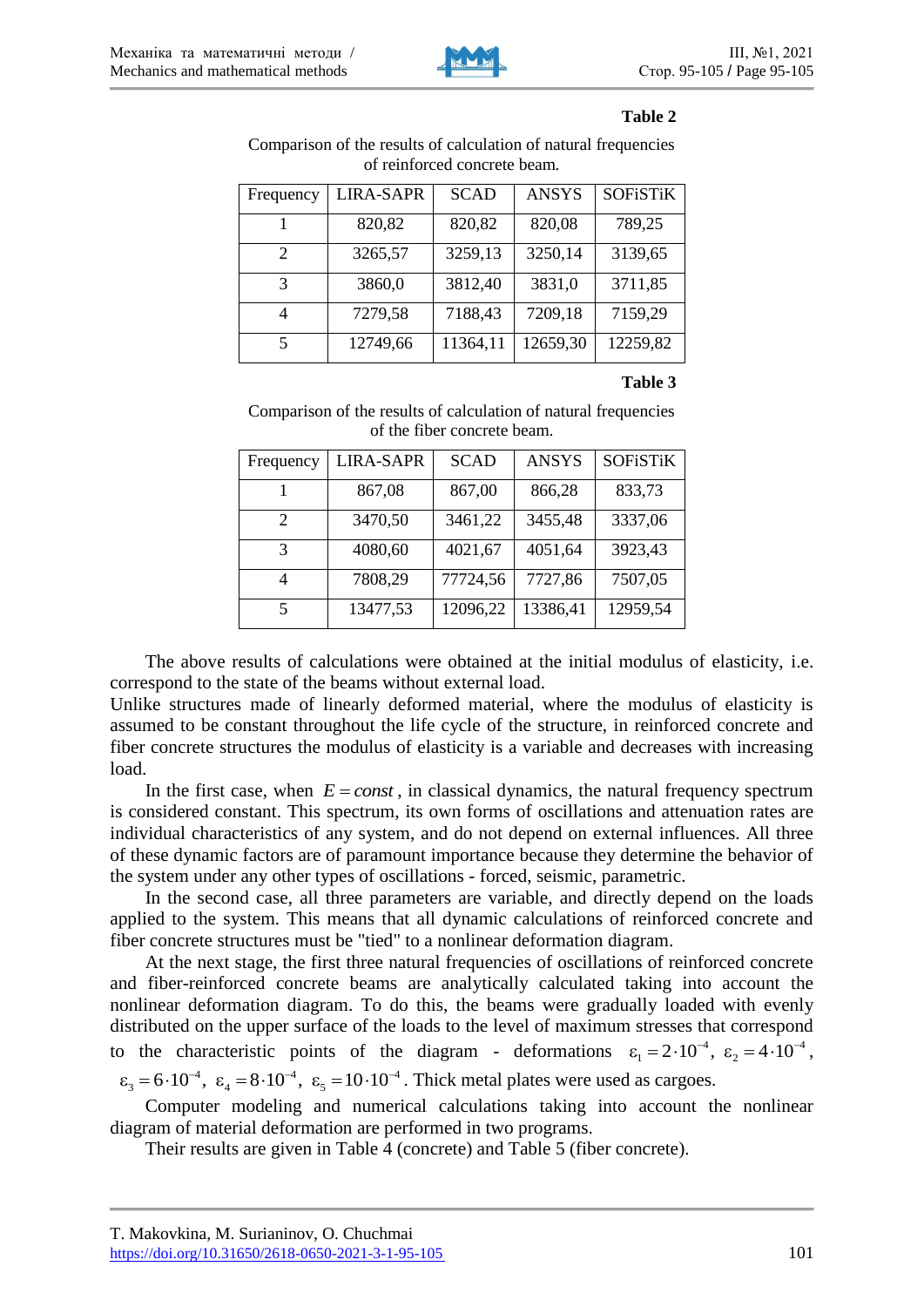

#### **Table 4**

| E              | $2,5.10^{4}$ MTIa |                 | $2,25 \cdot 10^4$ MTIa |                 | $2,05 \cdot 10^4$ MTIa |                 | $1,94 \cdot 10^4$ MTIa |                 |
|----------------|-------------------|-----------------|------------------------|-----------------|------------------------|-----------------|------------------------|-----------------|
| $N_2$          | <b>LIRA</b>       | <b>SOFiSTIK</b> | <b>LIRA</b>            | <b>SOFiSTIK</b> | <b>LIRA</b>            | <b>SOFISTIK</b> | <b>LIRA</b>            | <b>SOFiSTIK</b> |
| 1              | 761,6             | 732,3           | 505,2                  | 485,8           | 430,8                  | 414,4           | 263,8                  | 253,9           |
| 2              | 2982,0            | 2867,4          | 1978,0                 | 1900,1          | 1686,9                 | 1624,0          | 1033,0                 | 993.3           |
| 3              | 3607,6            | 3468,8          | 2393,0                 | 2301,0          | 2040,8                 | 1962,3          | 1249,7                 | 1202,8          |
| $\overline{4}$ | 6483,8            | 6240,4          | 4300,8                 | 3071,4          | 3667,8                 | 3530,1          | 2246,1                 | 2159,6          |
| 5              | 10859,2           | 10441,3         | 7203,4                 | 6923,1          | 6143,1                 | 5918,2          | 3761,8                 | 3620,6          |

The natural frequencies of the reinforced concrete beam at the characteristic points of the diagram.

#### **Table 5**

The natural frequencies of the fiber concrete beam at the characteristic points of the diagram.

| E              | 3.10 <sup>4</sup> M <sub>7</sub> |                 | $2,88 \cdot 10^4$ MTIa |                 | $2,67 \cdot 10^4$ MTIa |                 | $2,38 \cdot 10^4$ MTIa |                 |
|----------------|----------------------------------|-----------------|------------------------|-----------------|------------------------|-----------------|------------------------|-----------------|
| $N_2$          | <b>LIRA</b>                      | <b>SOFiSTIK</b> | <b>LIRA</b>            | <b>SOFiSTIK</b> | <b>LIRA</b>            | <b>SOFiSTIK</b> | <b>LIRA</b>            | <b>SOFISTIK</b> |
|                | 662,6                            | 637,1           | 520,3                  | 501,0           | 419.5                  | 403,4           | 252,1                  | 242,4           |
| 2              | 2597,3                           | 2498,1          | 2052,6                 | 1975,6          | 1642,3                 | 1580,6          | 1005,9                 | 968,1           |
| 3              | 3138,2                           | 3014,4          | 2479.5                 | 2384,6          | 1986,4                 | 1910,0          | 1211,4                 | 1165,5          |
| $\overline{4}$ | 5642,2                           | 5430,2          | 4463.5                 | 4291,8          | 3571,3                 | 3433,9          | 2187,0                 | 2102,9          |
| 5              | 9455,2                           | 9092,3          | 7471,6                 | 7191,5          | 5975,6                 | 5746,1          | 3658,5                 | 3520,7          |

# **5 RESEARCH RESULTS DISCUSSION**

Similar results (quite a significant discrepancy between analytical and experimental data) were obtained by some other authors. Attempts to explain the observed difference by the fact that the analytical formulas for the frequencies of transverse oscillations take into account the moment of inertia of the rod, which in the case of rod reinforcement or dispersed reinforcement must be calculated by special methods, fail. The algorithm for calculating the geometric characteristics of the so-called induced cross section is well known and is given in the numerous literature on reinforced concrete structures, however, based on the formulas of this algorithm, the effect of moment of inertia on oscillations will not be as significant as observed in the experiment.

A more important explanation, in our opinion, is the incorrectness of the used dynamic model of the reinforced beam. The classical dynamics of structures is known to be based on the theory of linear differential equations, and the oscillations of structures are considered with respect to the unstressed initial state.. It is obvious that in the study of free and forced oscillations of reinforced concrete building structures such an approach is unsuitable because they are physically nonlinear systems. There are very few publications on the physically nonlinear dynamics of reinforced concrete structures, and the main attention is paid to methods for solving nonlinear equations of motion, and the concept of determining nonlinear terms of these equations is practically not studied. Numerous experimental researches and computer modeling for the purpose of qualitative and quantitative detection of all factors influencing a spectrum of natural frequencies of fluctuations are necessary here.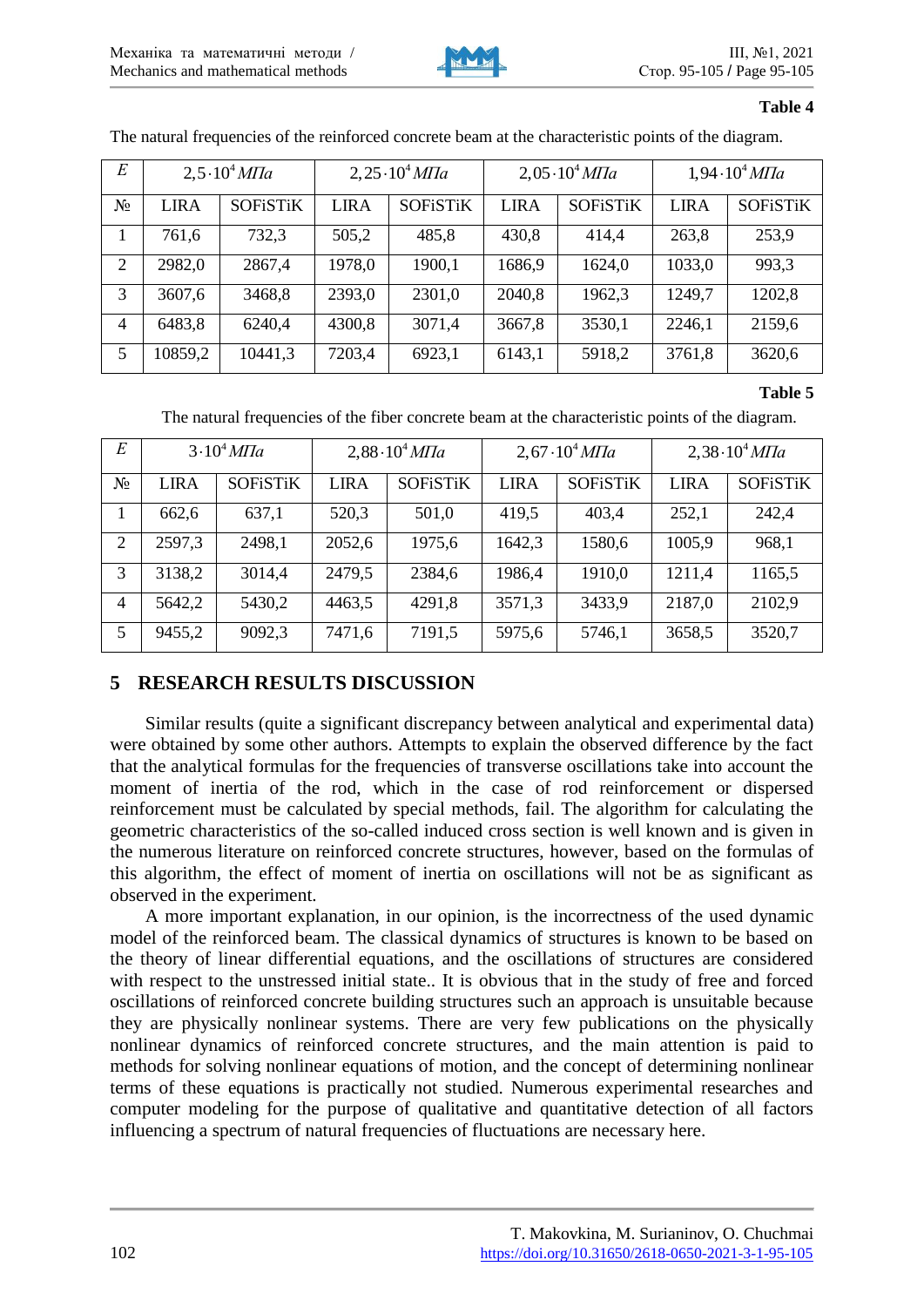

# **6 CONCLUSIONS**

Despite the fact that all four software packages implement the finite element method, the process of solving the problem in each of them has its own characteristics, which slightly, but still affect the result. The main ones are: first, different finite elements are involved in different programs; secondly, the processes of construction of a finite-element grid differ and, as a consequence, the number of finite elements with the same geometric model of the structure.

All involved complexes determine the imaginary frequency and imaginary form of oscillations (the third in Fig. 4). This effect is noted in the works of many researchers as one of the disadvantages of the finite element method.

Analysis of the above tables and the results of analytical calculations and experimental data shows the following:

- the frequency spectrum calculated by the finite element method (PC LIRA) is approximately 4% lower than calculated analytically;
- the results of the calculation in SOFiSTIK differ by 2% from the results obtained in the PC LIRA;
- $\bullet$  the discrepancy with the experimental data reaches 20%, and all frequencies calculated experimentally, higher frequencies calculated analytically or by the finite element method.

## **References**

- 1. Gafarova, N. Ye. (2016). Fibrobeton dlya seysmoopasnykh rayonov stroitelstva*.*[ Fiber concrete for seismic areas of construction]. *Mezhdunarodnyy zhurnal prikladnykh i fundamentalnykh issledovaniy.*  $\mathcal{N}_2$  9-2. 179–181. [in Russian].
- 2. Wille, K., El-Tawil, S., Naaman, A.E. (2014). Properties of strain hardening ultra high performance fiber reinforced concrete (UHP-FRC) under direct tensile loading. *Cement and Concrete Composites*. Vol. 48. 53-66.
- 3. Kumpyak, O.G., Kokorin, D. N. (2011). Eksperimentalnye issledovaniya zhelezobetonnykh balok na podatlivykh oporakh po naklonnym secheniyam pri kratkovremennom dinamicheskom nagruzhenii. [Experimental researches of reinforced concrete beams on pliable supports on inclined sections at short-term dynamic loading]. *Vestnik TGASU. Stroitelnye konstruktsii zdaniya*   $i$  sooruzheniya.  $N<sub>2</sub>1$ . 116–129. [in Russian].
- 4. Kumpyak, O. G., Galyautdinov, Z. R. (2016). Issledovanie dinamicheskogo deformirovaniya zhelezobetonnykh plit na podatlivykh oporakh. [Investigation of the dynamic deformation of reinforced concrete slabs on yielding supports]. *Tomskiy gosudarstvennyy arkhitekturnostroitelnyy universitet*. 108–115. [in Russian].
- 5. Belikov, A. A., Zharnitskiy, V. I. (2011). Uprugoplasticheskie kolebaniya zhelezobetonnykh balok pri deystvii poperechnoy i prodolnoy dinamicheskikh nagruzok. [Elastoplastic vibrations of reinforced concrete beams under the action of transverse and longitudinal dynamic loads]. *Vestnik MGSU*. №2. 145–147. [in Russian].
- 6. Chaykovskiy, R. E. (2009). Sobstvennye kolebaniya zhelezobetonnykh balok s treshchinami. [Natural vibrations of reinforced concrete beams with cracks]. *Sbornik nauchnykh trudov Poltavskogo natsionalnogo tekhnicheskogo universiteta im. Yu. Kondratyuka. Otraslevoe mashinostroenie, stroitelstvo.* № 2. 50–55. [in Russian].
- 7. SNiP 2.03.01-84\*(1996). «*Betonnye i zhelezobetonnye konstruktsii*». [Concrete and Reinforced Concrete Structures]. M.: TsNIIP Gosstroya RF. [in Russian].
- 8. Radchenko, P. A., Batuev, S. P., Radchenko, P. A., Plevkov, V. S. (2013). Issledovanie razrusheniya zhelezobetonnykh konstruktsiy pri dinamicheskikh nagruzkakh. [Investigation of the destruction of reinforced concrete structures under dynamic loads]. *Tomskiy gosudarstvennyy arkhitekturno-stroitelnyy universitet*. T.18. № 4. 1578–1579. [in Russian].
- 9. Utkin, D. G. (2015). Deformirovanie izgibaemykh stalefibrozhelezobetonnykh elementov so smeshannym armirovaniem pri kratkovremennom dinamicheskom nagruzhenii. [Deformation of bent steel-fiber-reinforced concrete elements with mixed reinforcement under short-term dynamic loading]. *Vestnik TGASU*. № 5. 80–89. [in Russian].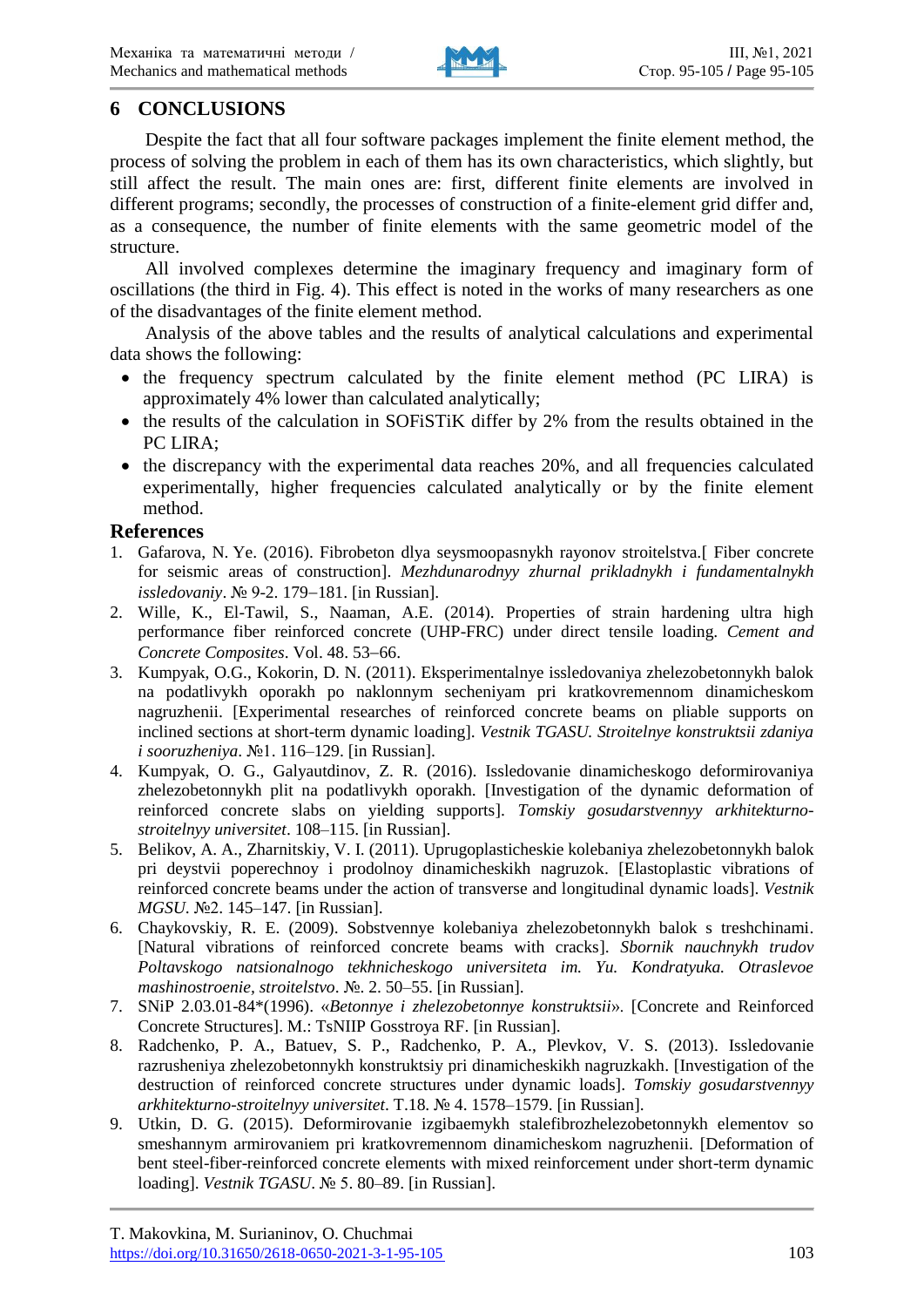

- 10. Zharnitskiy, V.I., Ivanov, S.S. (2003). Sootnoshenie uprugikh momentov, progiby i chastoty sobstvennykh kolebaniy zhelezobetonnoy zashchemlennoy balki. [Ratio of elastic moments, deflections and natural frequencies of a reinforced concrete restrained beam]. *Seysmostoykoe stroitelstvo. Bezopasnost sooruzheniy.* № 1. 14–19. [in Russian].
- 11. Ivanov, S.S. Zhelezobetonnaya balka, zashchemlennaya na odnom kontse i sharnirno opertaya na drugom: sootnoshenie uprugikh momentov, progiby i chastoty sobstvennykh kolebaniy. [Reinforced concrete beam, pinched at one end and pivotally supported at the other: the ratio of elastic moments, deflections and natural vibration frequencies]. *Seysmostoykoe stroitelstvo Bezopasnost sooruzheniy.* № 1. 17–19. [in Russian].
- 12. EN 14889-1:2006: *Fibres for concrete. Steel fibres. Definitions, specifications and conformity*.
- 13. Babakov, I. M. (2004). *Teoriya kolebaniy.* [ Oscillation theory]. Ucheb. Posobie. 4-e izd., ispr. Moscow: Drofa. [in Russian].
- 14. Vasilenko, M. V., Alekseychuk, O. M. (2004). *Teorіya kolivan і stіykostі rukhu.* [Theory of kolivan and stikosti ruhu]. Kiev: Vishcha shkola. [in Ukranian].
- 15. Sur'yanіnov, M. G., Makovkіna, T. S. (2019). Analіtichnі і eksperimentalnі doslіdzhennya vіlnikh kolivan stalefіbrobetonnikh balok. [Analytical and experimental studies of free oscillations of reinforced concrete beams]. *Lutsk: Naukovi Notatki*. № 66. 351–355. [in Ukranian].
- 16. Sur'yanіnov, M. G., Makovkіna, T. S. (2019). Eksperimentalnye issledovaniya svobodnykh kolebaniy zhelezobetonnykh i fibrobetonnykh balok. [Experimental studies of free oscillations of  $r$ einforced concrete and fiber concrete beams]. *Visnik ODABA, Zbirnik naukovikh prats*. №74.  $75-81$ . [in Russian].
- 17. Gorodetskiy, D. A., Barabash, M. S., Vodopyanov, R.Yu. i dr. (2015). *Programmnyy kompleks LIRA-SAPR 2015.* [LIRA-CAD 2015 software package]. Uchebnoe posobie pod red. akademika RAASN A.S. Gorodetskogo. Moscow. [in Russian].
- 18. Semenov, A. A., Startseva, L. V., Malyarenko, A. A., Poryvaev, I. A. (2016). Stroitelnaya mekhanika (spetskurs). Primenenie PK SCAD Office dlya resheniya zadach dinamiki i ustoychivosti sterzhnevykh sistem. [Construction mechanics (special course). Application of SCAD Office PC for solving problems of dynamics and stability of rod systems]. Moskva: Izd-vo SKAD SOFT: Izd. Dom ASV. [in Russian].
- 19. Lazareva, D. V., Soroka, M. M., Shilyaev, O. S. (2020). *Priyomi roboti z PK ANSYS pri rozv'yazannі zadach mekhanіki*. [Techniques of working with ANSYS PC when solving mechanics problems]. Pіd redaktsіeyu M.G. Sur'yanіnova: monografiya. Odesa: ODABA. [in Ukranian].
- 20. Kukhtin, V. N., Bulaev, I. V., Baranov, I.S. (2015). *Primenenie raschetnogo kompleksa SOFiSTiK dlya rascheta mostovykh konstruktsiy: uchebnoe posobie*. [Application of the SOFiSTiK calculation complex for the calculation of bridge structures: a textbook]. Moskva.: MADI. [in Russian].

## **Література**

- 1 Гафарова Н. Е. Фибробетон для сейсмоопасных районов строительства. Международный журнал прикладных и фундаментальных исследований, 2016. № 9-2. С. 179-181.
- 2 Wille K., El-Tawil S., Naaman A.E. Properties of strain hardening ultra high performance fiber reinforced concrete (UHP-FRC) under direct tensile loading. Cement and Concrete Composites. 2014. Vol. 48. pp. 53-66.
- 3 Кумпяк О. Г., Кокорин Д. Н. Экспериментальные исследования железобетонных балок на податливых опорах по наклонным сечениям при кратковременном динамическом нагружении. Вестник ТГАСУ. Строительные конструкции здания и сооружения, 2011. №1. C. 116–129.
- 4 Кумпяк О. Г., Галяутдинов З. Р. Исследование динамического деформирования железобетонных плит на податливых опорах. Томский государственный архитектурностроительный университет, 2016. С. 108–115.
- 5 Беликов А. А., Жарницкий В. И. Упругопластические колебания железобетонных балок при действии поперечной и продольной динамических нагрузок. Вестник МГСУ, 2011. №2. С. 145–147.